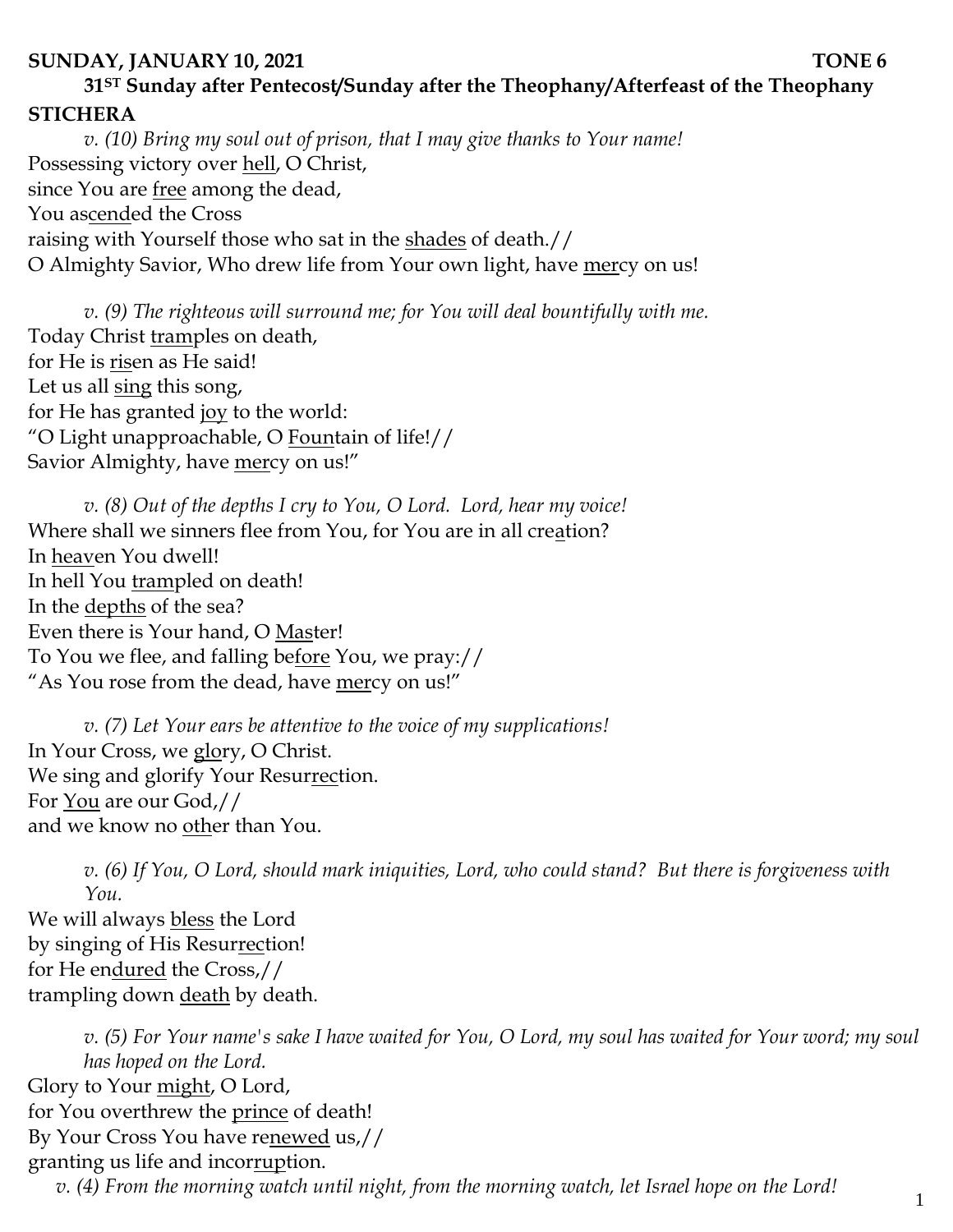**Tone 2** Our Light that enlightens all comes to be baptized. The Forerunner sees Him and rejoices in His soul. His hand trembles as he shows Him to the people: "Behold, the Redeemer of Israel, the One Who frees us from corruption."// O sinless One, Christ our God, glory to You!

> *v. (3) For with the Lord there is mercy and with Him is plenteous redemption, and He will deliver Israel from all his iniquities.*

A servant baptized our Redeemer, and the coming of the Spirit bore witness to Him. The hosts of Angels saw this and shook with fear. And the voice of the Father was heard from heaven: "This One on Whom the Forerunner lays his hand, He is My beloved Son; I am well pleased in Him."// O Christ our God, glory to You!

*v. (2) Praise the Lord, all nations! Praise Him, all peoples!* The streams of the Jordan received You, their Source, and the Comforter descended in the form of a dove. He Who bowed the heavens now bows His head. The Clay cries aloud to the **Potter**: "Why do you command me to do what is beyond me; for  $I$  rather should be baptized by You?"// O sinless One, Christ our God, glory to You!

*v. (1) For His mercy is abundant towards us; and the truth of the Lord endures for ever.*  Wishing to save humanity that had gone astray, You did not think it unworthy for You to be clothed in the form of a servant; for it was proper for You as Master and God to take upon Yourself human nature for our sake. Being baptized in the flesh, O Redeemer, You made us worthy of forgiveness. This is why we cry <u>out</u> to You:// "O Benefactor, Christ our God, glory to You!

*Glory to the Father, and to the Son, and to the Holy Spirit;* **Tone 8** Wishing to fulfill what You ordained from the ages, O Lord, from all creation You accepted ministers of Your mystery, from the Angels You took Gabriel, from humankind you took the Virgin, from the heavens You took the star, from the waters You took the Jordan, in which You washed away the sin of the world.// O our Savior, glory to You!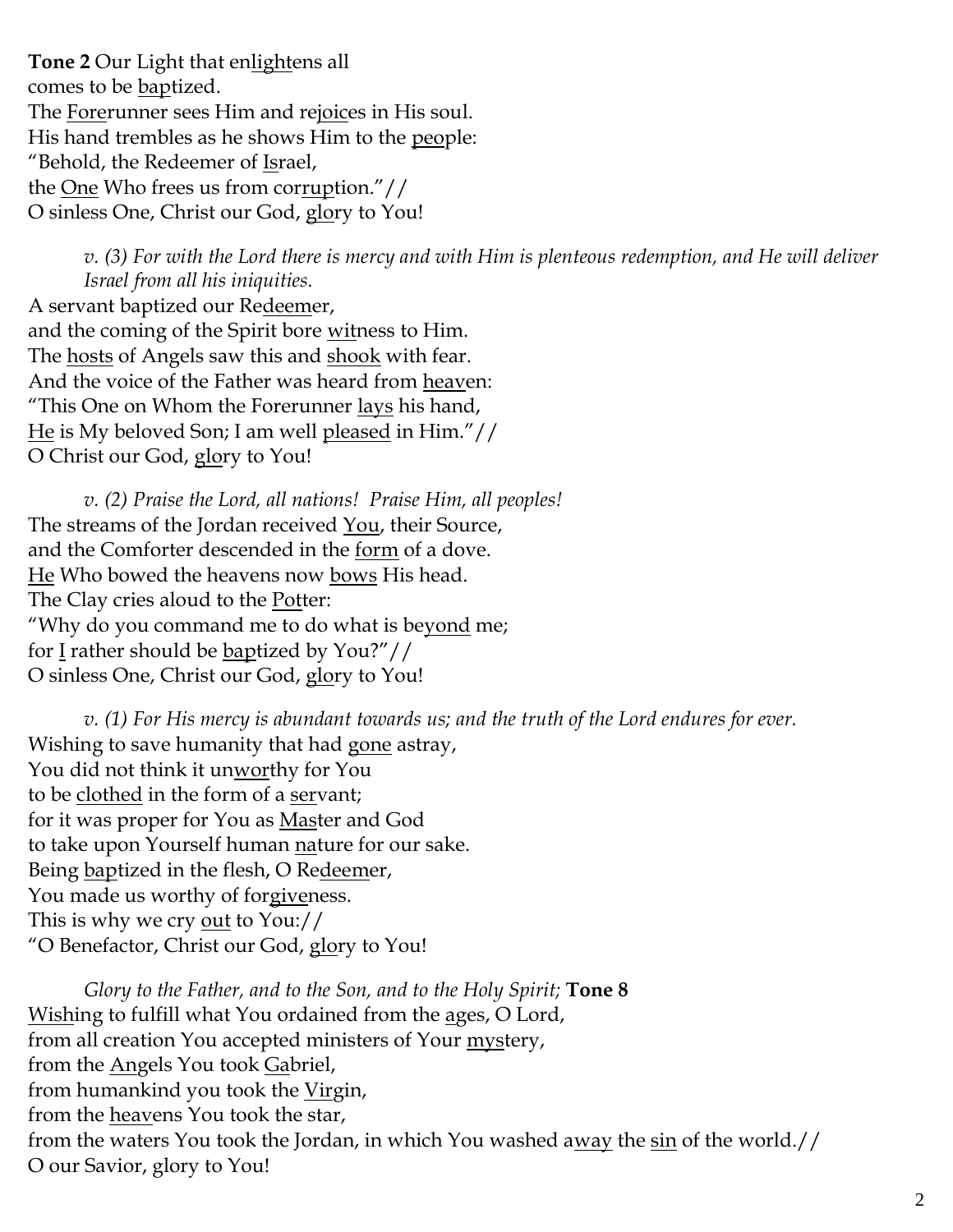*now and ever, and unto ages of ages. Amen.* **Tone 6** *(Theotokion – Dogmatikon)* Who will not bless you, O most holy Virgin? Who will not sing of your most pure childbearing? The only-begotten Son shone timelessly from the **Father**, but from you He was ineffably incarnate. God by nature, He became Man for our sake, not divided into two persons but manifest as One in two natures. Entreat Him, O pure and all-blessed Lady,// to have <u>mer</u>cy on our souls!

## **APOSTICHA**

**Tone 6** Your Resurrection, O Christ our Savior, the Angels in **heaven** sing! Enable us on earth// to glorify You in purity of heart!

*v. The Lord is King; He is robed in majesty!*  Destroying the gates of hell, breaking the chains of death, You resurrected the fallen human race as almighty God!// O Lord, Who rose from the dead, glory to You!

*v. For He has established the world, so that it shall never be moved.* Desiring to return us to Paradise, Christ was nailed to the Cross and placed in a tomb. The Myrrhbearing Women sought Him with tears, crying, "Woe to us, O Savior! How do You deign to descend to death? What place can hold Your life bearing body? Come to us as You promised! Take away our wailing and tears!" Then the Angel appeared to them: "Stop your lamentations! Go, proclaim to the Apostles: 'The Lord is risen,// granting us purification and great mercy!'"

*v. Holiness befits Your house, O Lord, forevermore!*  Having been crucified as You willed, by Your burial You captured <u>death</u>, O Christ, and rose on the third day as God in glory,// granting the world unending life and great mercy!

*Glory to the Father, and to the Son, and to the Holy Spirit; now and ever, and unto ages of ages. Amen.*